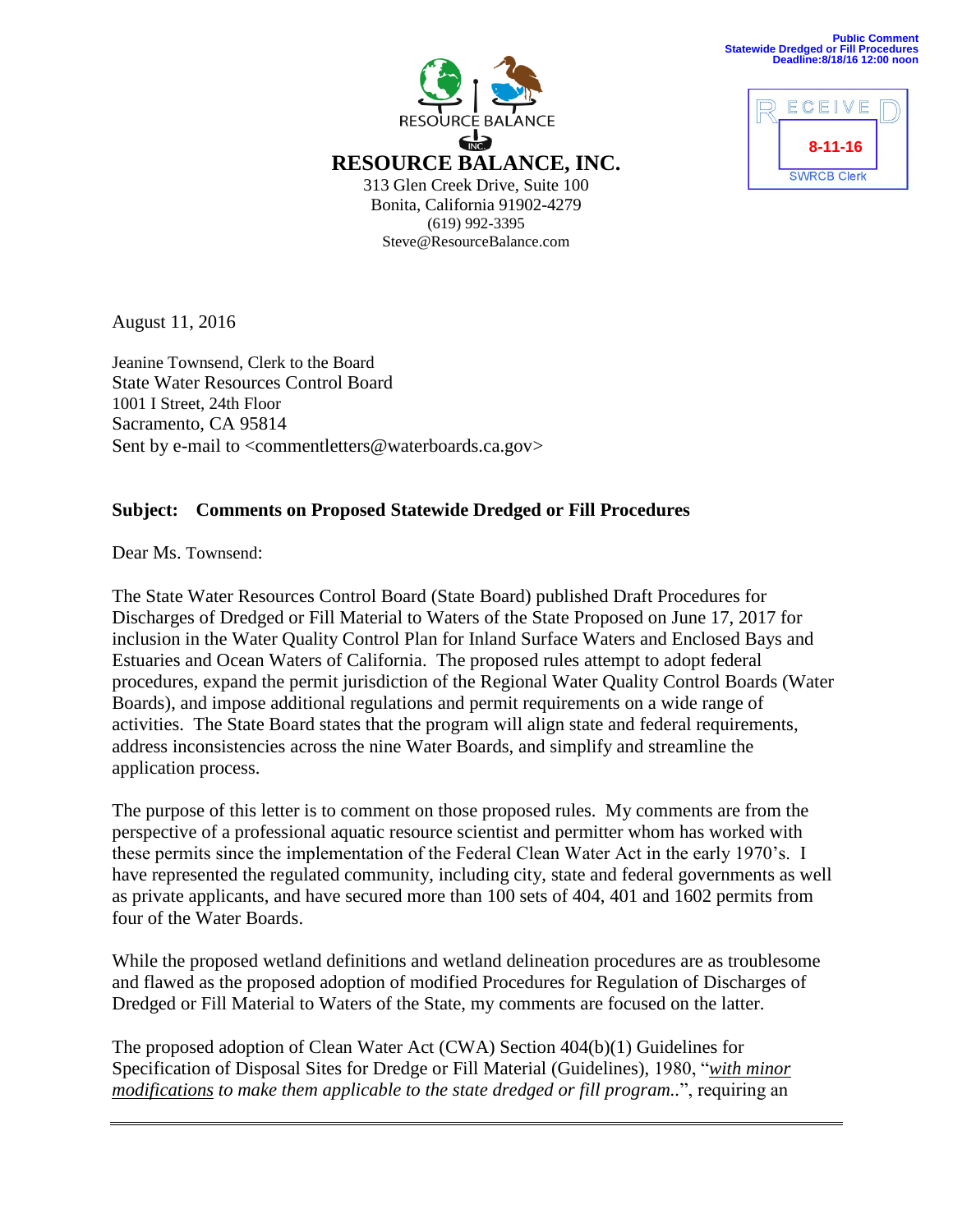Alternatives Analysis for General Permits (including Nationwide Permits), adding waters of the state to the federal analyses, and making the Water Boards the permitting authority that determines whether the proposed project complies with the Guidelines and identifies the LEDPA are not **minor**. They would have substantive effects on the permitting process through additional regulation, confusion over the rules and interpretation thereof, and add a tremendous amount of staff time to process 401 Water Quality Certifications.

While the idea of combining processes to simplify and expedite permits sounds like a good goal, the practicalities of that task make it almost impossible. Combining the two processes is complicated by jurisdictional and procedural difference in state and federal law and by the fact that Water Board staff is not trained in the federal processes.

It is absurd for the State Board to try to promulgate itself a role a separate federal process. While this is presented as a minor change, it would be a significant and substantive change in 401 Water Quality Certifications rules and processes. That would be analogous to the State of California to adopting Sharia Law without any experience with or understanding of those laws and their underpinnings in religion and culture.

The introduction of the Preliminary Draft Procedures for Discharges of Dredged or Fill Materials to Waters of the State (June 17, 2016 Final Draft, v1) states "*The dredged or fill procedures include elements of the Clean Water Act Section 404(b)(1) Guidelines, thereby bringing uniformity to Water Boards' regulation of discharges of dredged or fill material to all waters of the state.*" That is not correct since the Water Boards have excluded fundamental elements of the federal regulation and procedures that they do not like.

Will Board staff attend training by the Corps?

The additional work required to complete a 404 (b)(1) Alternatives Analysis will increase staff time two to three fold. Adding additional Corps analyses and process will not result in a faster process. Many of the staff of the Boards do not currently meet statutory timelines and some even ignore the outcome of the CEQA process and the Permit Streamlining Act.

Will the Board also adopt the shorter timelines of the Corps?

Will the Board add more 401 staff to address the substantive increase in workload?

What happens when the Board applies the federal Guidelines and reaches different conclusions than the federal agencies (Corps and U.S. Environmental Protection Agency (EPA))?

Has the Board secured the Corps' concurrence on adoption of its processes?

The San Francisco Bay Regional Water Quality Control Board (SFBRWQCB) first amended its Basin Plan to use the federal Guidelines as underground regulations by not following the process prescribed in the Administrative Procedure Act. The application of those Guidelines by the SFBRWQCB has been a failure and has added substantive amounts of processing time. It has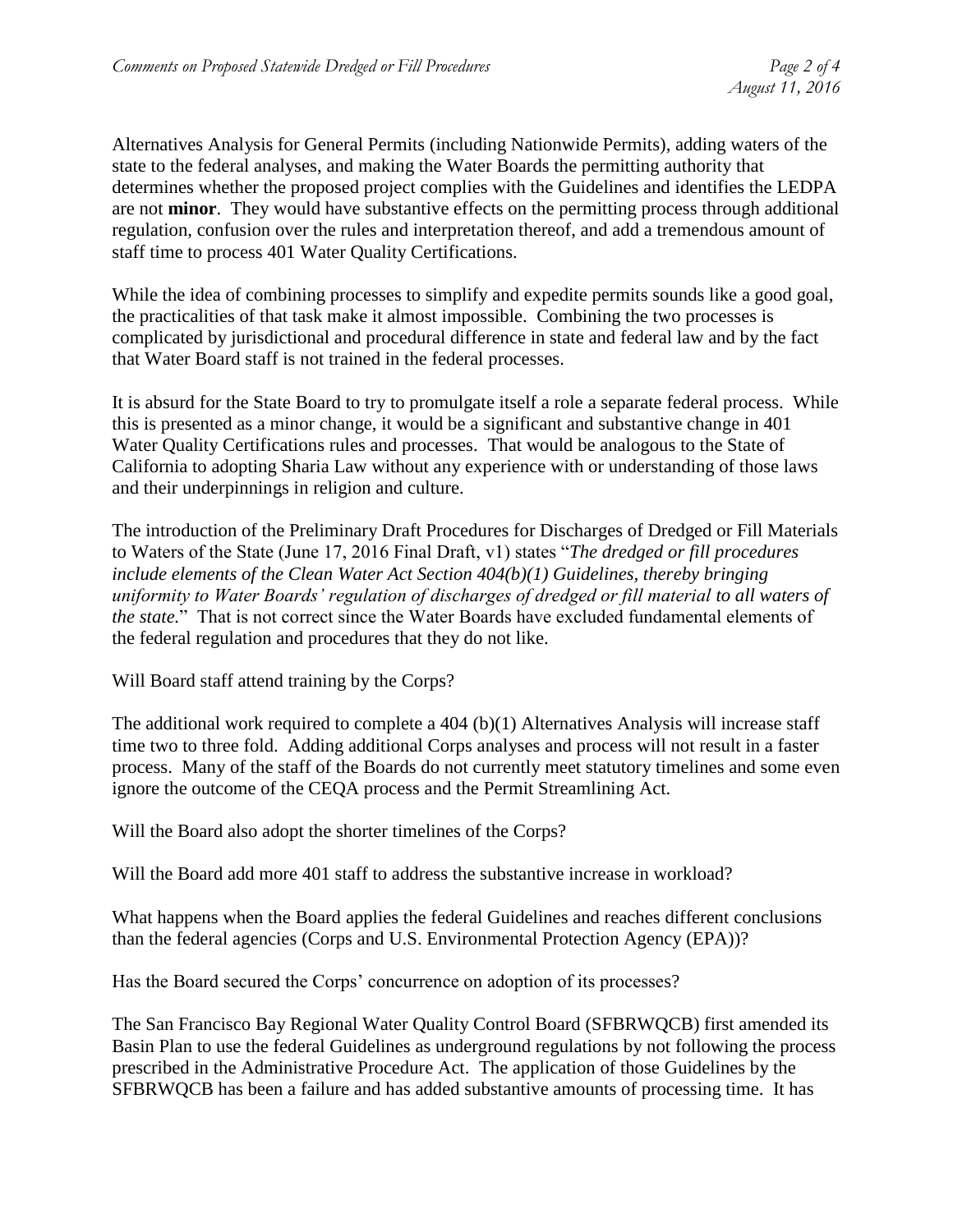also resulted in discord between the Board and Corps because of the states' lack of understanding of and intrusion into the 404(b)(1) process.

The Corps has strenuously objected to the SFBRWQCB intrusion into its process. On February 10, 2016, Tori K. White, Acting Chief, SPN Regulatory Division issued the attached Memorandum for the Record (MFR) directed to San Francisco Bay Regional Water Quality Control Board regarding its use of the term "LEDPA", to document his conversations with representatives from the EPA and SFBRWQCB, and to recommend solutions to address the problem. The Corps reiterated that the RWQCB has no authority under §404 of the CWA, determination of the LEDPA is specific to §404 of the CWA, the SFBRWQB is not part of the 404(b)(1) process, they do not determine the Least Damaging Practicable Alternative (LEDPA) and more specifically to cease and desist from even using the term LEDPA.

Chief White concluded the MFR by saying "*If the RWQCB continues to require a "LEDPA" determination for §401 certification, I recommend a formal letter to San Francisco Bay RWQCB reflecting agency counsel's positions on these points, ideally signed by both Corps and EPA*."

Under the proposed rules, where the Corps does not require an applicant to submit an Alternatives Analysis, the Water Boards may require the applicant to submit one on a case-bycase basis. Requiring a 404(b)(1) Alternatives Analysis for a Nationwide Permits is contrary to the whole concept and intent of General Permits. General Permits have already been determined to have no more than a minimal effect on the aquatic environment. Adding that additional analysis to the 401 process is unwarranted and un-needed, it would add an excessive amount additional processing and will lead to conflicts with the Corps.

In conclusion, the State Board should not adopt the  $404(b)(1)$  process, neither as it is, nor as proposed with the substantive alterations to make the Corps' process more to its liking.

The Water Boards should read the Guidelines to mean what the Corps and EPA read them to mean. They should not, through interpretation, modification and cherry-picking, adopt or implement their own, different version of the Guidelines.

The 401 process should remain as intended by the federal Clean Water Act. For Individual Permits, the Corps conducts its 404 analyses of the proposed discharge, identifies the LEDPA and makes a determination that it intends to issue a permit. Then the Water Board determines whether or not that discharge is in compliance with applicable state *water quality* requirements.

The Water Boards should do their job and let the Corps do theirs.

Respectfully submitted,

Krighen Newclecher

Dr. Stephen Neudecker, CEO *Certified Senior Ecologist*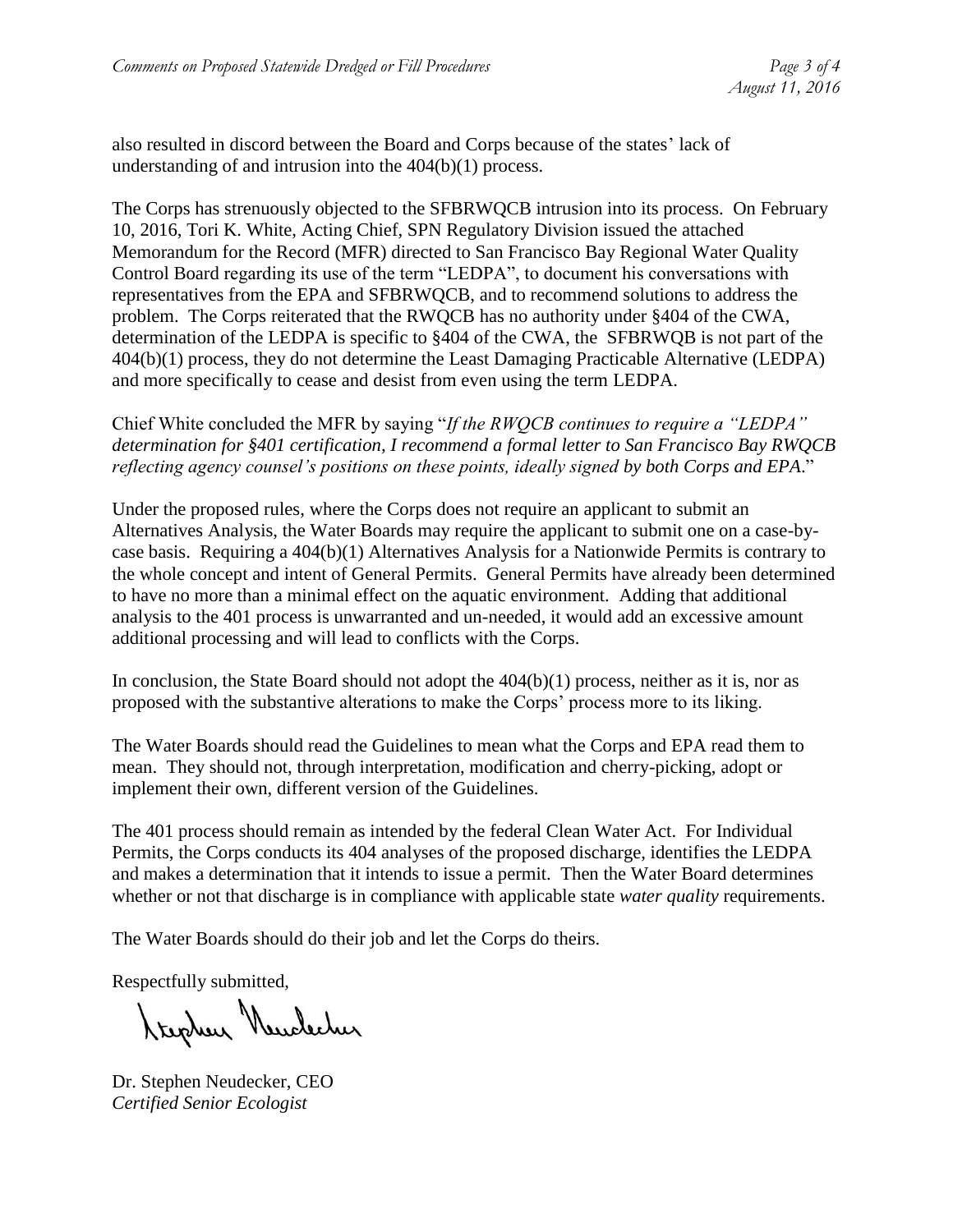## **Attachment**

U.S. Department of the Army, San Francisco District, U.S. Army Corps of Engineers. 2016. Memorandum for the Record – Clarification of Lead Agency in Making the Least Environmentally Damaging Practicable Alternative (LEDPA) Determination, February 10.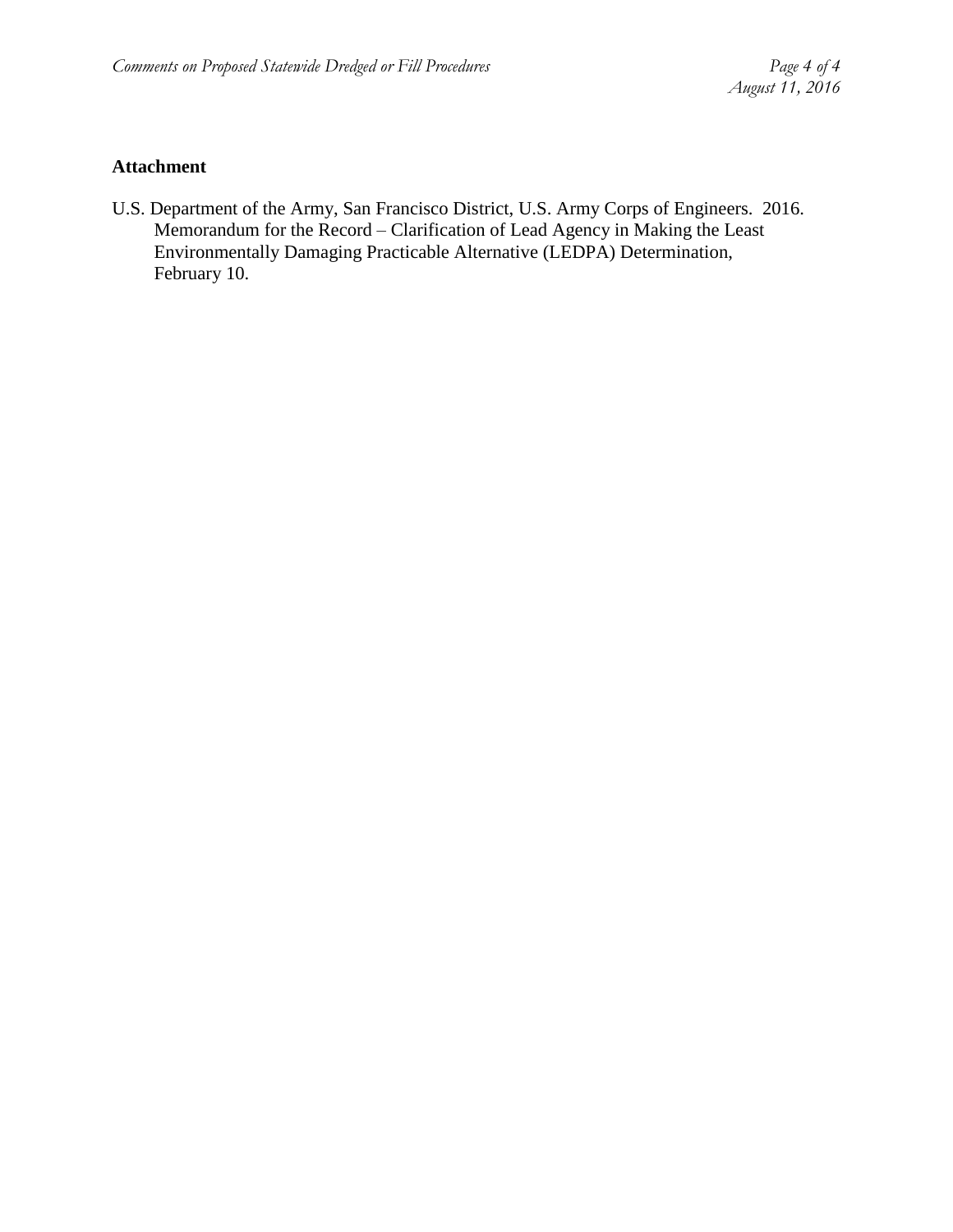

**DEPARTMENT OF THE ARMY SAN FRANCISCO DISTRICT, U.S. ARMY CORPS OF ENGINEERS 1455 MARKET STREET SAN FRANCISCO, CALIFORNIA 94103-1398**

REPLY TO ATTENTION OF

CESPN-RD 10 February 2016

## MEMORANDUM FOR RECORD

Subject: Clarification of Lead Agency in Making the Least Environmentally Damaging Practicable Alternative (LEDPA) Determination

1. Purpose. The purpose of this memorandum is to document my concerns with the San Francisco Bay Regional Water Quality Control Board's (RWQCB) use of the term "LEDPA", to document my conversation representatives from the U.S. Environmental Protection Agency (EPA) and San Francisco Bay Regional Water Quality Control Board (RWQCB), and to recommend solutions to address.

2. References.

CECW-CO 1 July 2009 Updated Standard Operating Procedures for the U.S. Army Corps of Engineers Regulatory Program (Regulatory SOP)

3. Background. During line item reviews with SPN Regulatory Division project managers on pending permit actions, I discovered a number of actions that were held up due to the RWQCB wanting additional avoidance and minimization of wetlands impacts beyond what the Corps was requiring. In some instances the RWQCB was requiring a §404(b)(1) guidelines evaluation and alternatives analysis (AA) on projects qualifying for a Nationwide Permit (NWP). SPN regulatory staff showed reluctance in moving forward with a NWP verification where terms and conditions of the NWP had been met, yet the applicant was working with the RWQCB on additional avoidance and minimization. It also became apparent that for standard individual permits (SIP) in some cases SPN Regulatory staff will hold circulation of a Public Notice (PN) in abeyance in order to review and approve a §404(b)(1)Guidelines evaluation. Staff justified this action by stating the RWCQB would not approve the project as presented in the application so the PN should be held to reflect project revisions.

On 9 November 2015, I attended a special board meeting at the Santa Clara Valley Water District (SCVWD) with LTC. John Morrow, Arijis Rakstins, and Jay Kinberger. During the meeting SCVWD presented four regulatory policy issues for Board consideration. One of the policy issues included clarification of lead agency in making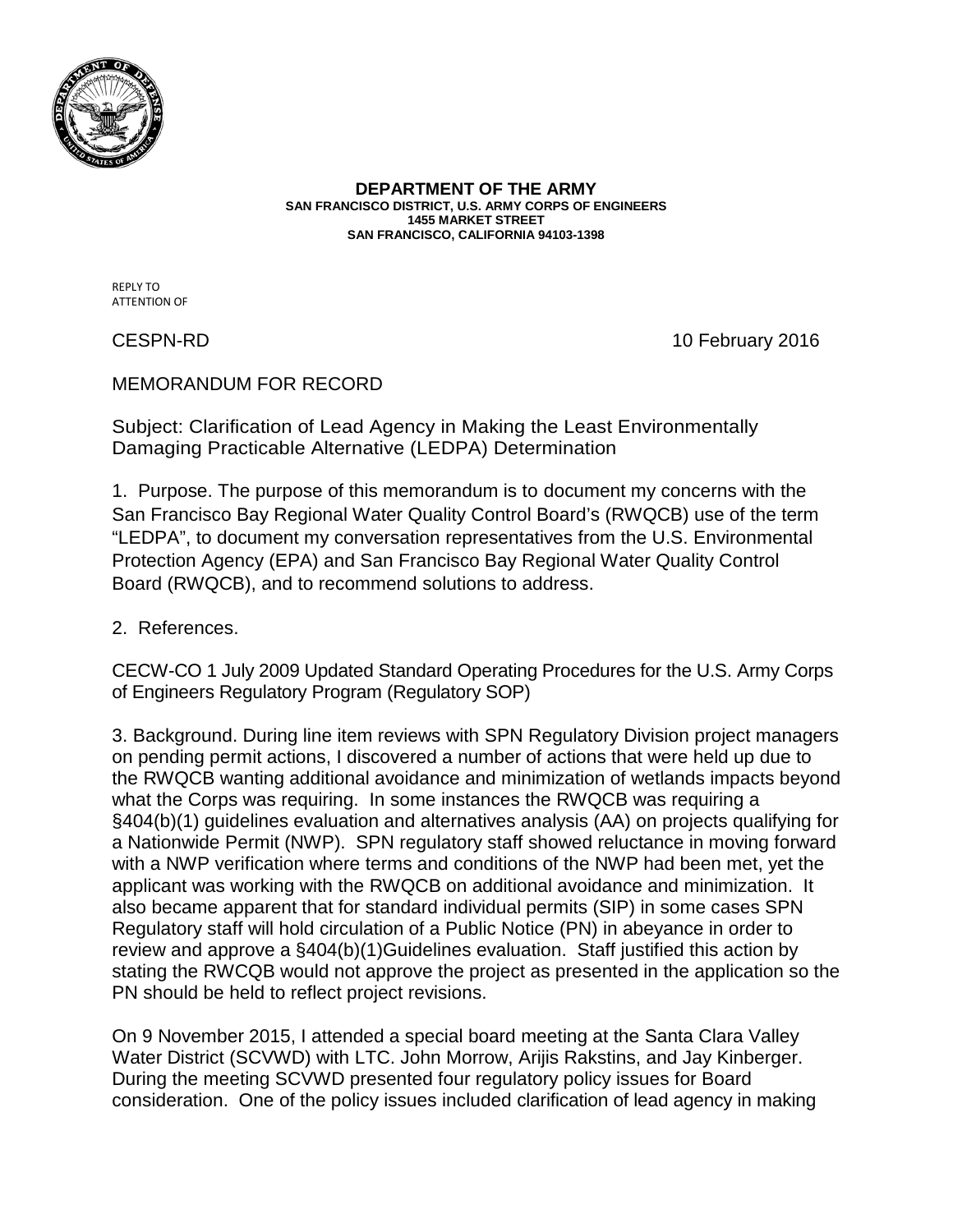the LEDPA Determination. I informed Ms. Melanie Richardson and Ms. Jennifer Castillo that the Corps is the lead agency in making a LEDPA determination and explained the term is specific to the §404 of the Clean Water Act (CWA) which the Corps administers, not the state/RWQCB, except in those cases where the state has assumed the §404 program (currently only New Jersey and Michigan). Ms. Richardson and Ms. Castillo informed me the issue needs clarification as the RWQCB often requires an independent review under §404 and LEDPA determination that can be different from what the Corps has determined to be the LEDPA. I told Ms. Richardson and Ms. Castillo I would raise the issue to EPA.

4. Discussion. Prior to raising the issue to EPA, I coordinated with Mr. Mike Jewell and Mr. David Castanon, Regulatory Division Chiefs at SPL and SPK, respectively, to see if this is also an issue in dealing with the RWCQBs in their area of responsibilities. Both assured me this was not the case; therefore, I am presuming the issue of making an independent LEDPA determination is specific to the San Francisco Bay RWCQB.

On 13 January 2016, I met with Mr. Jason Brush, Chief, Wetlands Section, EPA Region IX to discuss the issue. Mr. Brush concurred that the RWQCB has no authority under §404 of the CWA and should not be making independent LEDPA determinations. Mr. Brush agreed to meet with me and the RWCQB to discuss.

On 15 January 2016, Mr. Brush and I met with Mr. Keith Lichten, Division Chief, Watershed Management Division, San Francisco Bay RWQCB. Mr. Lichten provided the following information:

- The RWQCB believes it has the authority to do an independent LEDPA determination because the guidelines for wetland fill under the *Water Quality Control Plan for the San Francisco Bay Basin* considers the §404(b)(1) Guidelines. Mr. Lichten agreed the RWQCB has no direct 404 authority, but that this "consideration" of the Guidelines in the Bay Plan has the effect of applying 404 to their decisions under 401 and state law to protect beneficial uses.
- The RWQCB believes independent state LEDPA determination is therefore necessary as the RWQCB does not always agree with the Corps' conclusions on what is practicable or less damaging. Two examples were mentioned, Upper Berryessa and an unnamed regulatory action from many years ago where the Corps project reviewer incorporated the applicant's §404(b)(1) guidelines evaluation without doing an independent review.

In response, the following points were made by myself and Mr. Brush:

- All agreed that when AA requirements for a project are compatible, it is sound practice for the RWQCB to use the federal §404 AA to meet their needs as a matter of good government and regulatory simplicity for the public.
- However, we reiterated that the RWQCB has no authority under §404 of the CWA, and determination of the LEDPA is specific to §404 of the CWA. If the RWQCB chooses to require an AA for their own standards of review under §401